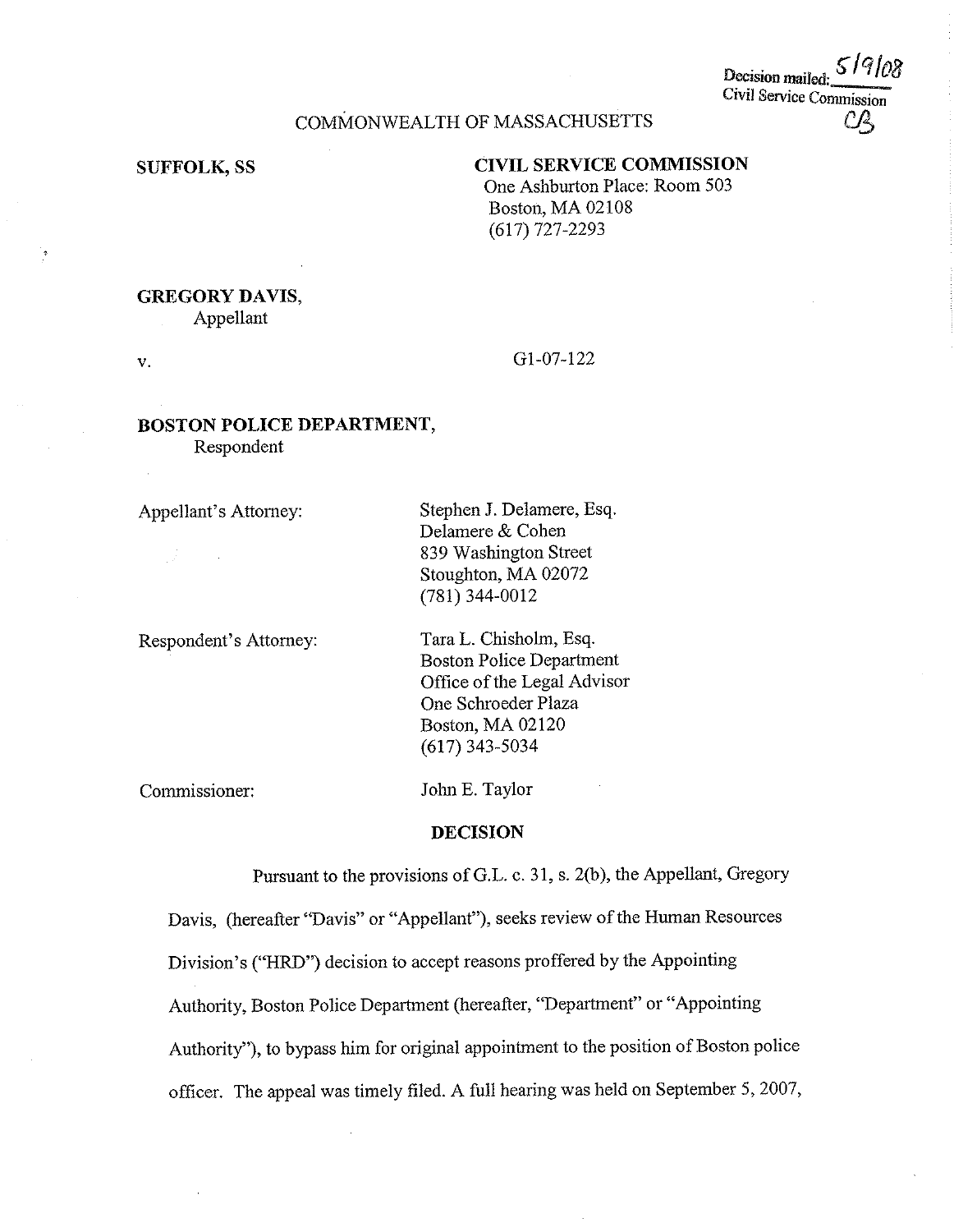at the offices of the Civil Service Commission. As no written notice was received from either party, the hearing was declared private. One audiotape was made of the hearing.

#### **FINDINGS OF FACT:**

Nine (9) exhibits were entered into evidence. Based upon the documents entered into evidence and the testimony of Edward Callahan, Boston Police Department; Appellant; Michael Miller, a Marine Corps Sergeant; and George Ortiz, a University of Massachusetts police officer,

I make the following findings of facts:

- I. On June 20, 2006, Appellant's name appeared on Certification 260616 for the position of police officer. (Exhibit 9, Packet Submitted by HRD)
- 2. On or about July 14, 2006, Appellant signed his Student Officer Application ("Application") and submitted it to the Department. (Exhibit 7)
- 3. In his Application, Appellant checked off"yes" as to whether he has operated a vehicle while under the influence of alcohol or drugs. He also checked off "yes" as to whether he has been involved in a motor vehicle accident while drinking. On a separate page that he attached to the back of his Application, Appellant explained that he struck a vehicle and was charged with Operating under the Influence of Liquor in November 1995. (Exhibit 7)
- 4. In his Application, Appellant checked off"yes" as to whether he has applied for a public safety position before. On the page attached to the Application, Appellant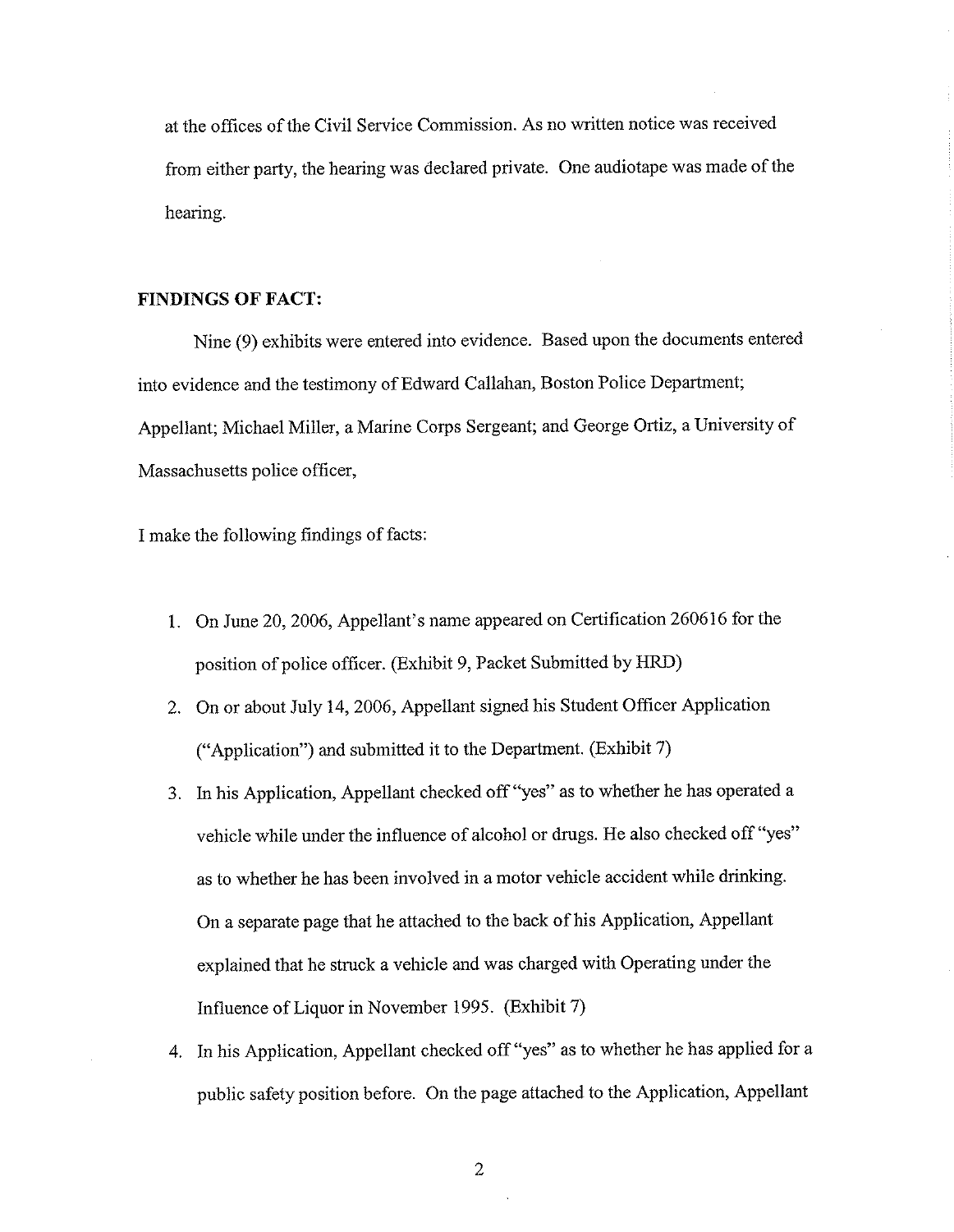indicates that he has applied for a position with Framingham State College, the Sherborn Police Department, the Massachusetts Department of Corrections, and the Washington D.C. Metropolitan Police Department. (Exhibit 7)

- 5. In his Application, Appellant checked off"yes" as to whether he has not been selected for a public safety position. On the page attached to the Application, Appellant indicates that he was not selected because of his "background." (Exhibit 7)
- 6. After Appellant submitted his application, a thorough background investigation was undertaken by a Detective assigned to the Boston Police Recruit Investigations Unit. (Testimony of Callahan)
- 7. Edward Callahan, the Director of Human Resources for over nineteen years, testified that the Department reviews each and every candidate's suitability for appointment to its force. This review includes not only the applicant's statements in his application, but also a background investigation to determine his character and fitness. (Testimony of Callahan)
- 8. The result of Appellant's background investigation was presented to a Department hiring committee during a "roundtable" discussion, which typically involves the Commander of Recruit Investigations, the Director of Human Resources, a Deputy Superintendent from Internal Affairs, and an attorney from the Legal Advisor's Office. Callahan was a member of the roundtable discussion involving Appellant. (Testimony of Callahan)
- 9. Callahan explained the hiring process in order to become a Boston Police Officer, testifying that the Department heavily considers a candidate's criminal history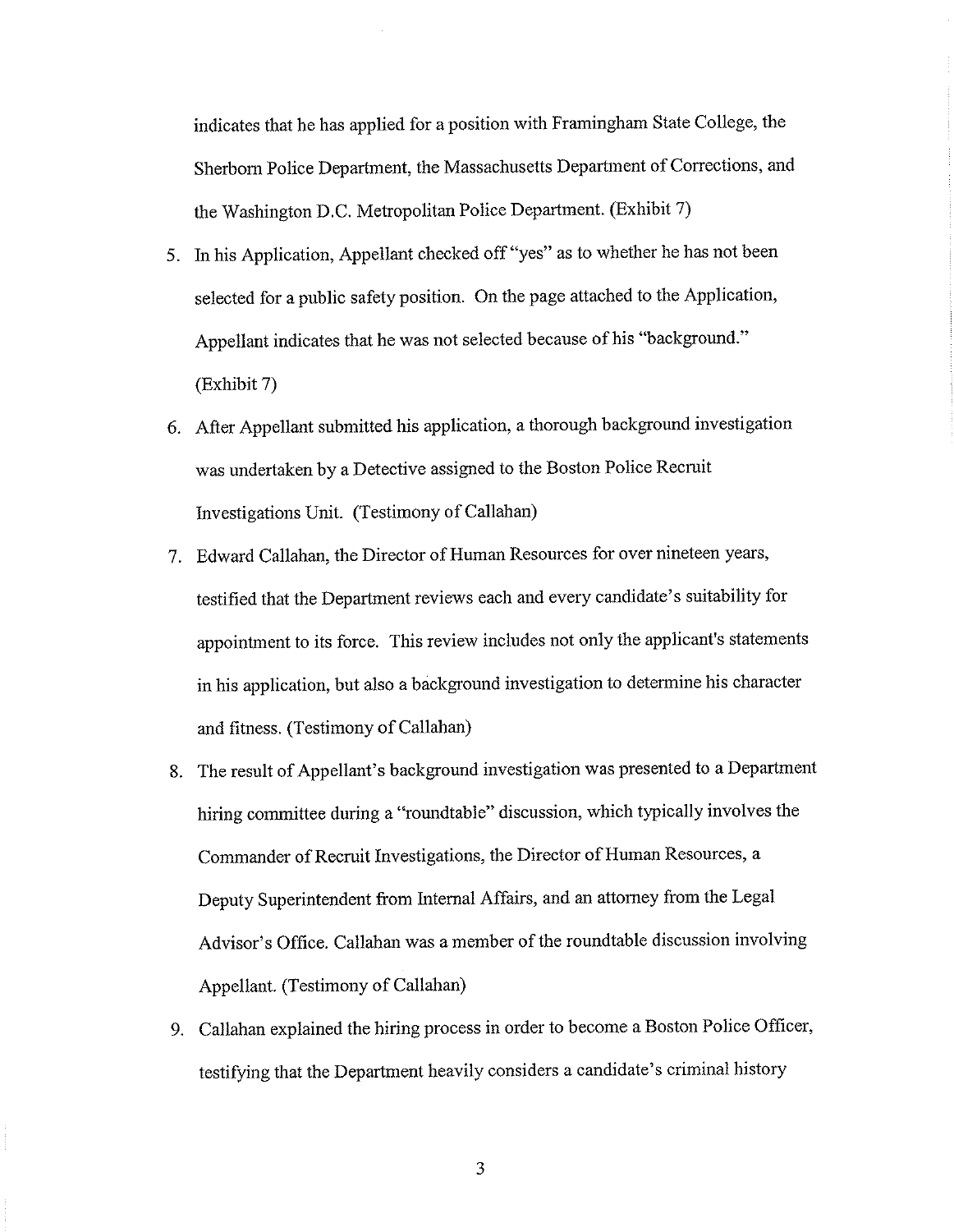when making hiring decisions, since police officers are expected to not only abide by the law, but to enforce those very same laws. He indicated that a firearm is a "tool of the trade" and with that, an officer is given a lot of responsibility and power over the community. Callahan testified that the City has to be "extraordinarily careful" about who becomes a police officer: it must make sound decisions when hiring because the public's safety is at issue and the City is liable for those persons under their employ. (Testimony of Callahan)

- 10. Callahan offered very credible testimony.
- I I. The investigation into Appellant's background revealed that on July 2, 1993, he was charged with Breaking and Entering in the Night Time with the Intent to Commit a Felony, Malicious Destruction of Property Over \$250, and Attempted Breaking and Entering in the Night Time, in the West Roxbury District Court. Appellant was placed on pre-trial probation and his case was continued for approximately four months and ultimately dismissed as he was not involved in additional trouble during that time. (Exhibits 2 and 3 and testimony of Callahan)
- 12. Appellant denied that he was involved in breaking and entering, but that he was identified as one of the assailants by a witness who called the police that evening. (Testimony of Appellant)
- 13. The investigation further revealed that on July 20, 1994, Appellant admitted to sufficient facts in the Dedham District Court that he drove an Uninsured Motor Vehicle and Attached the Wrong License Plate to this vehicle. As a result he was given a Continued without a Finding and was placed on probation for one (1) year, until July 19, 1995. (Exhibits Zand 4 and testimony of Callahan)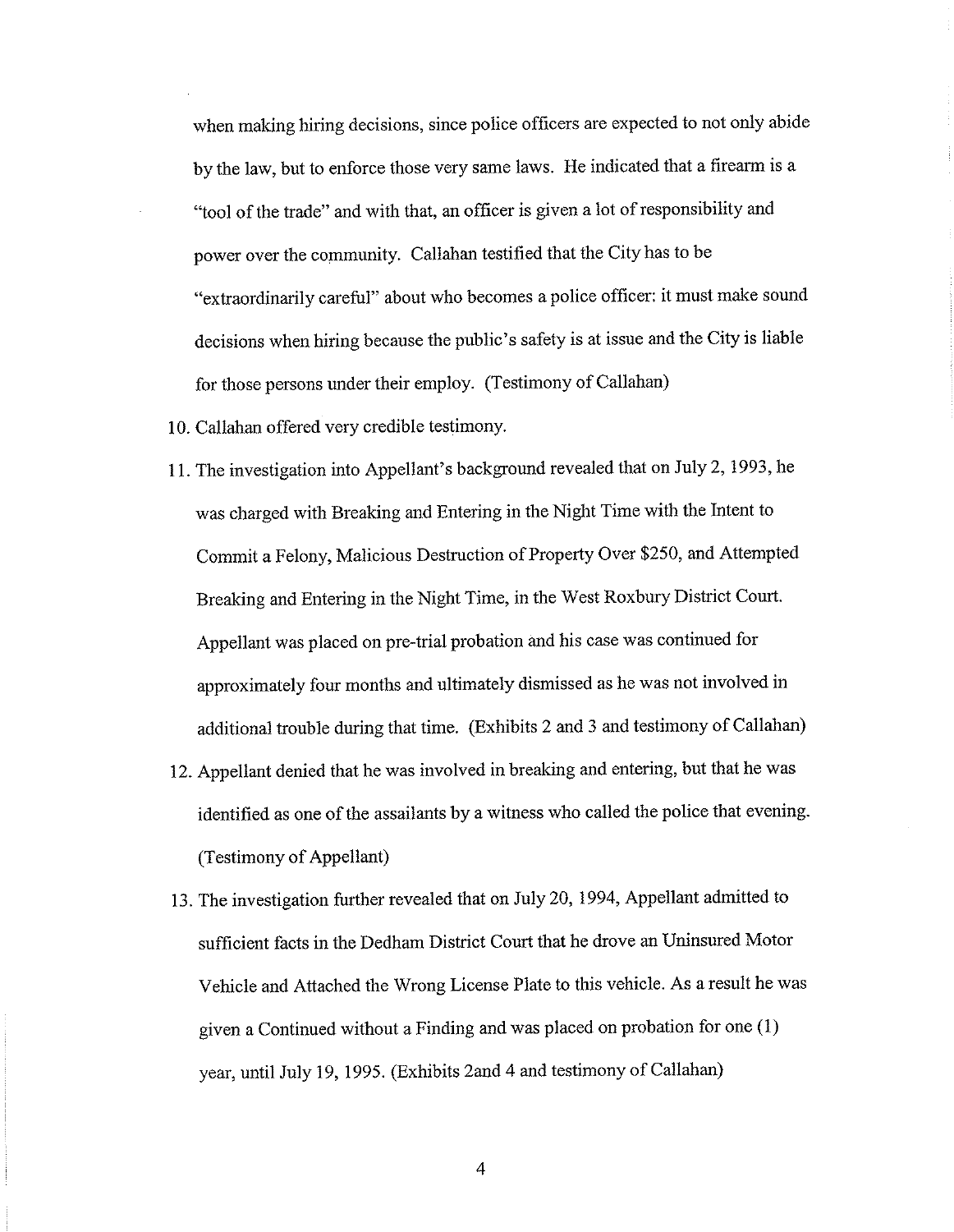- 14. Additionally, the Boston Police background investigation revealed that on October 26, 1995, Appellant admitted to sufficient facts in the Boston Municipal Court that he was in Possession of a Class D Controlled Substance. He was given a Continued without a Finding and was placed on probation for six (6) months, until April 24, 1996. (Exhibits 2 and Sand testimony of Callahan)
- 15. When asked about his arrest for Possession of Class D at the Civil Service hearing, Appellant indicated that he was arrested for possessing marijuana while a passenger in his own vehicle. Appellant admitted that he could not drive because he was high on marijuana that he had smoked with his friend before getting into his car. (Testimony of Appellant)
- 16. On his Application and during his testimony, Appellant admits that he has used marijuana, cocaine, and hashish. (Exhibit 7 and testimony of Appellant)
- 17. The background investigation also revealed that in November 1995, Appellant was charged with Operating a Motor Vehicle under the Influence of Liquor, Malicious Destruction of Property, and Assault and Battery on a Police Officer. Appellant testified that he and a friend decided to see how much alcohol they could consume before they passed out. He admitted that after drinking, he drove his car, blacked out while driving and awoke at the police station. Appellant stated that he crashed into the rear of a police car and that the charge for Assault and Battery on a Police Officer was for pushed the arresting officer's shoulder. On February 7, 1996, Appellant admitted to sufficient facts to these charges and was given a Continued without a Finding and placed on probation for eighteen months. (Exhibits 2 and 6 and testimony of Callahan and Appellant)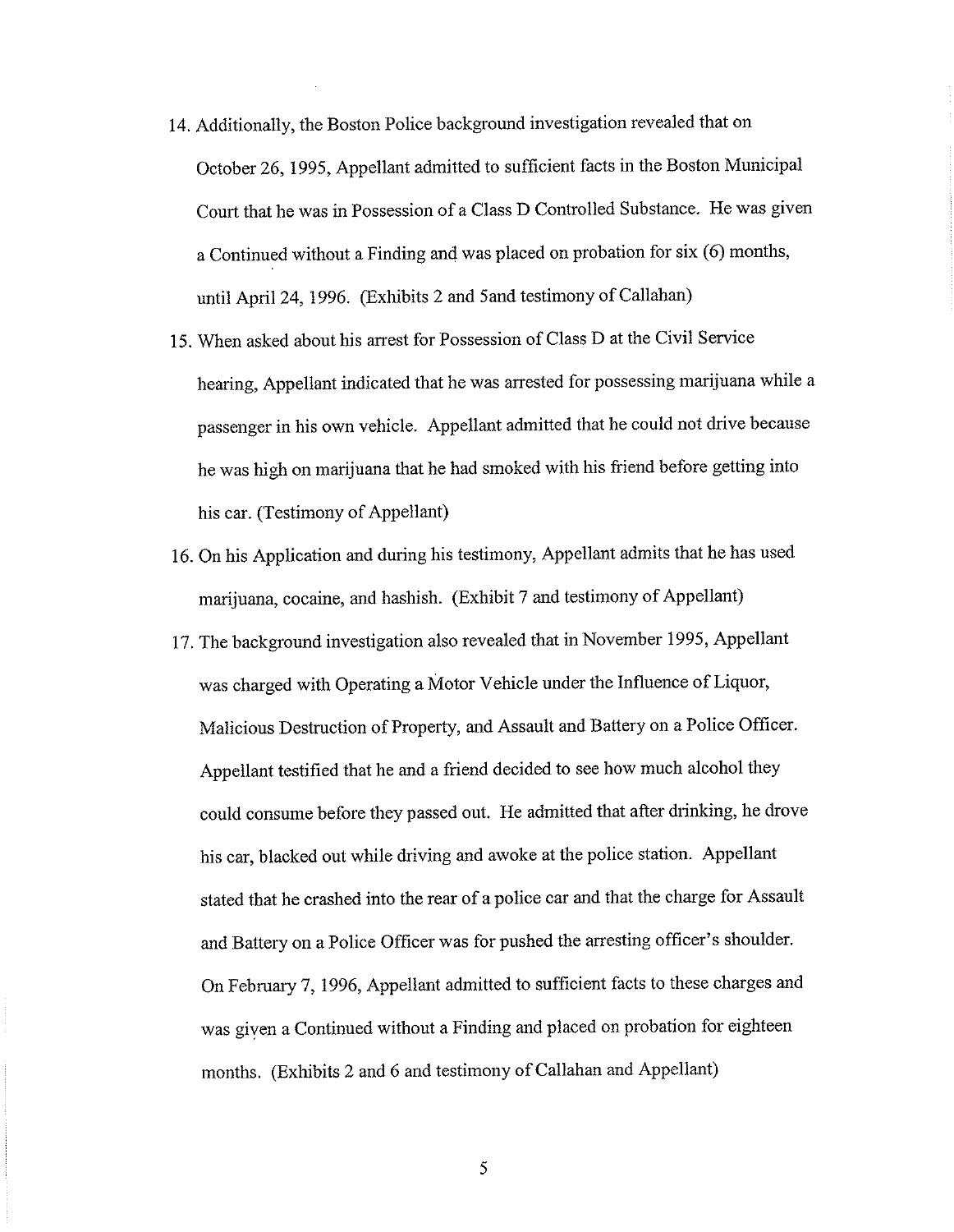- 18. Callahan testified that all members of the roundtable discussion agreed that the totality of the circumstances surrounding the Appellant's criminal history rendered him unsuitable to be a Boston Police Officer. (Testimony of Callahan)
- 19. Appellant appeared truthful in his testimony. He has not had subsequent involvement with the police since 1995 and has had an excellent employment record. He has taken computer technology courses in order to advance his career. (Exhibit 8 and testimony of Appellant)
- 20. Michael Miller, a Marine Corps Sergeant, and George Ortiz, a University of Massachusetts police officer, testified credibly that they have known and worked with Appellant over the past few years and have observed him handle stressful situations and physical and abusive situations appropriately and admirably.
- 21. Based on the background investigation and circumstances involving Appellant's criminal history, the Department recommended to HRD that Appellant be bypassed for appointment as a police officer. The letter from Callahan to HRD dated November 27, 2006 stated: "Mr. Davis has had a wide variety of criminal charges levied against him including; Operating Under the Influence of Liquor, Malicious Destruction of Property,  $A \& B$  on a Police Officer, Possession of a Class D Controlled Substance, Compulsory Insurance Violation, Attempted Breaking & Entering, B & E Night Time W/I to Commit a Felony and Malicious Destruction of Property. It is the opinion of the Boston Police Department that Mr. Davis' criminal history renders him ineligible for appointment as a Boston Police Officer." (Exhibit 1 and testimony of Callahan)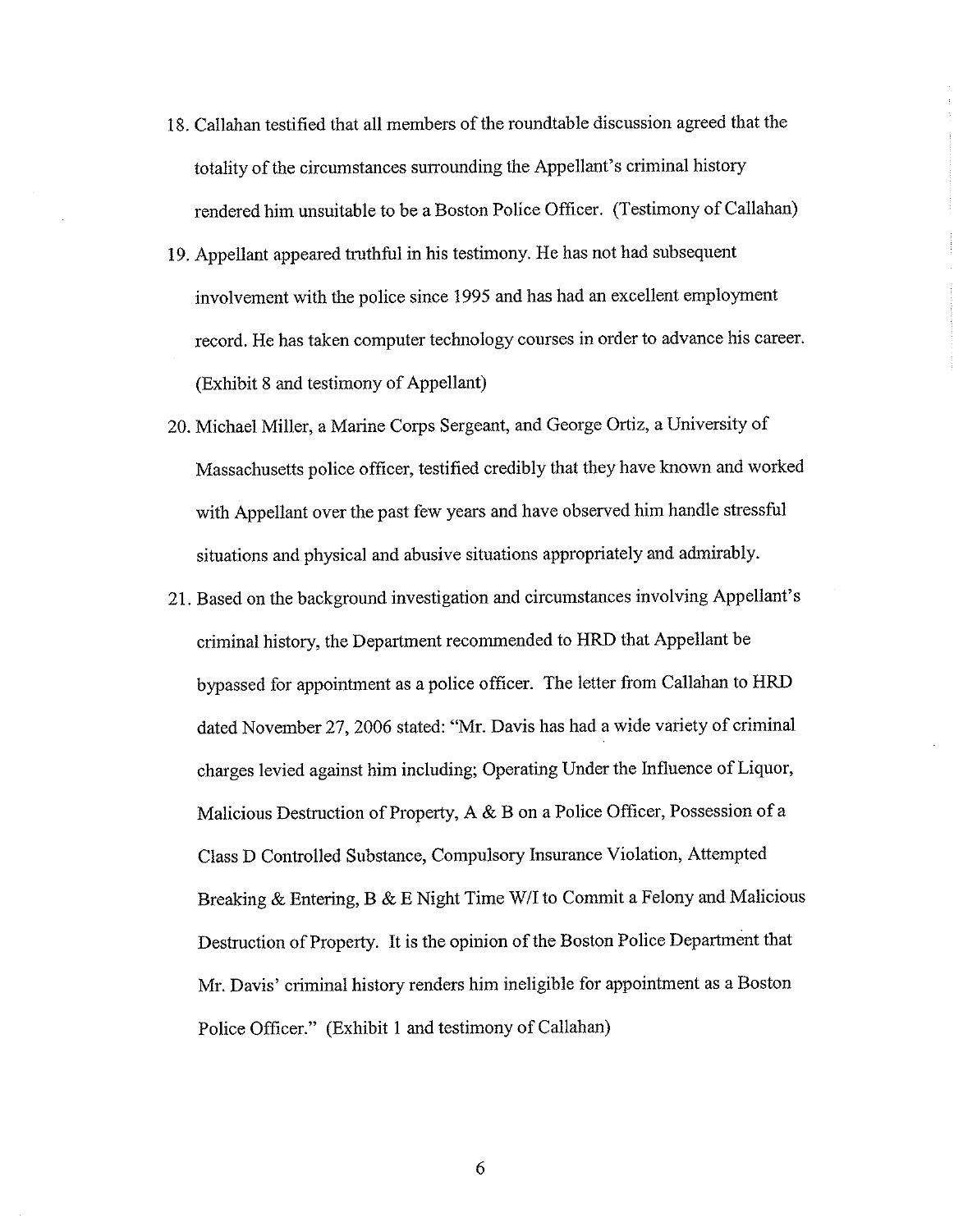22. HRD approved the Department's decision to bypass Appellant for appointment as a Boston police officer and was PAR .09 removed from certification number 260616 on February **1,** 2007. (Exhibit 9 and Package Submitted by HRD)

#### **CONCLUSION:**

The role of the Civil Service Commission is to determine "whether the Appointing Authority has sustained its burden of proving that there was reasonable justification for the action taken by the Appointing Authority." City of Cambridge v. Civil Service Commission, 43 Mass. App. Ct. 300,304 (1997); *See* Mclsaac v. Civil Service Commission, 38 Mass. App. Ct. 411 (2000); Police Department of Boston v. Collins, 48 Mass. App. Ct. 411 (2000); City of Leominster v. Stratton, 58 Mass. App. Ct. 726, 728 (2003). The Commission has held in numerous decisions that its function is not one of substituting judgment for that of the appointing authority. City of Cambridge, 43 Mass. App. Ct. at 304; School Committee of Salem v. Civil Service Commission, 348 Mass. 696,699 (1965). Massachusetts General Law chapter 31, § 2(b) provides that "no administrator ... shall be reversed by the commissioner except upon a finding that such decision was not based upon a preponderance of evidence in the record." An action is "justified" when "done upon adequate reasons sufficiently supported by credible evidence, when weighted by an unprejudiced mind, guided by common sense and by correct rules of law." City of Cambridge, 43 Mass. App. Ct. at 304, quoting Selectman of Wakefield v. Judge of First Dist. Court of Eastern Middlesex, 262 Mass. 477,482 (1928); Commissioner of Civil Service v. Municipal Court of City of Boston, 359 Mass. 211,214 (1971).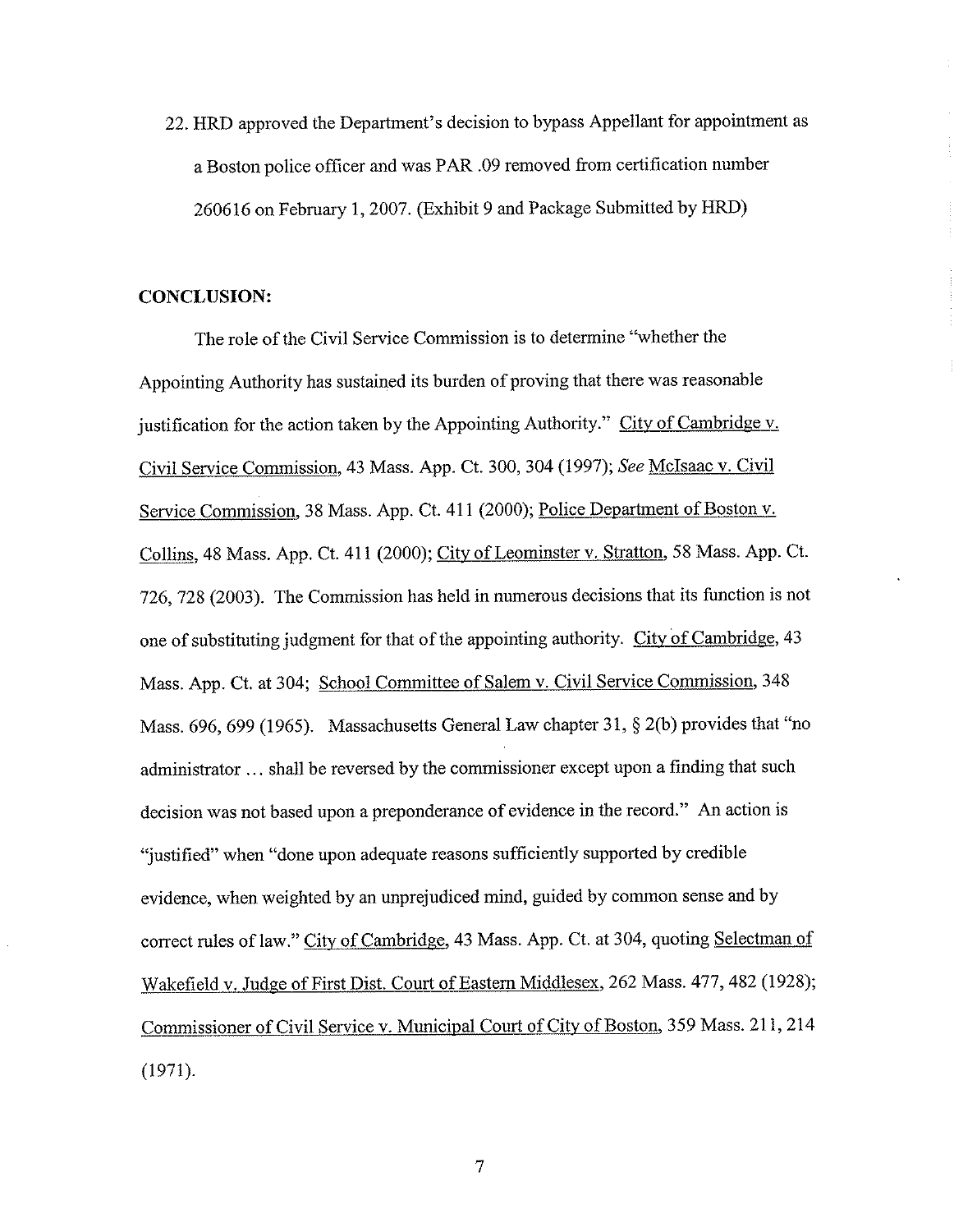The Commission grants latitude for the discretion of an Appointing Authority when selecting candidates for hire. In a bypass appeal, the question is whether the Appointing Authority "has sustained its burden of proving that there was reasonable justification for action taken by the Appointing Authority." The issue for the Commission is "not whether it would have acted as the appointing authority had acted, but whether, on the facts found by the Commission, there was reasonable justification for the action taken by the Appointing Authority in the circumstances found by the Commission to have existed when the Appointing Authority made its decision." Watertown v. Arria, 16 Mass. App. Ct. 331,334 (1983). *See* Commissioners of Civil Service V. Municipal Ct. of Boston, 369 Mass. 84, 86 (1975) and Leominster v. Stratton, 58 Mass. App. Ct. 726, 727-728 (2003).

The Commission has long held that an applicant's arrest record, even where there is no conviction, is entitled to some weight by the appointing authority in making its decision. Thames v. Boston Police Department, Docket No. G-02-82 (2004) A police officer, as a public figure sworn to uphold the laws of the Commonwealth, is expected to adhere to certain standards of conduct.

In this case, there was reasonable justification for the Department's action in bypassing Appellant for appointment as a Boston Police Officer. Credible testimony and documentary evidence showed that during the Department's investigation into the Appellant's background, it learned that he had had an array of criminal charges levied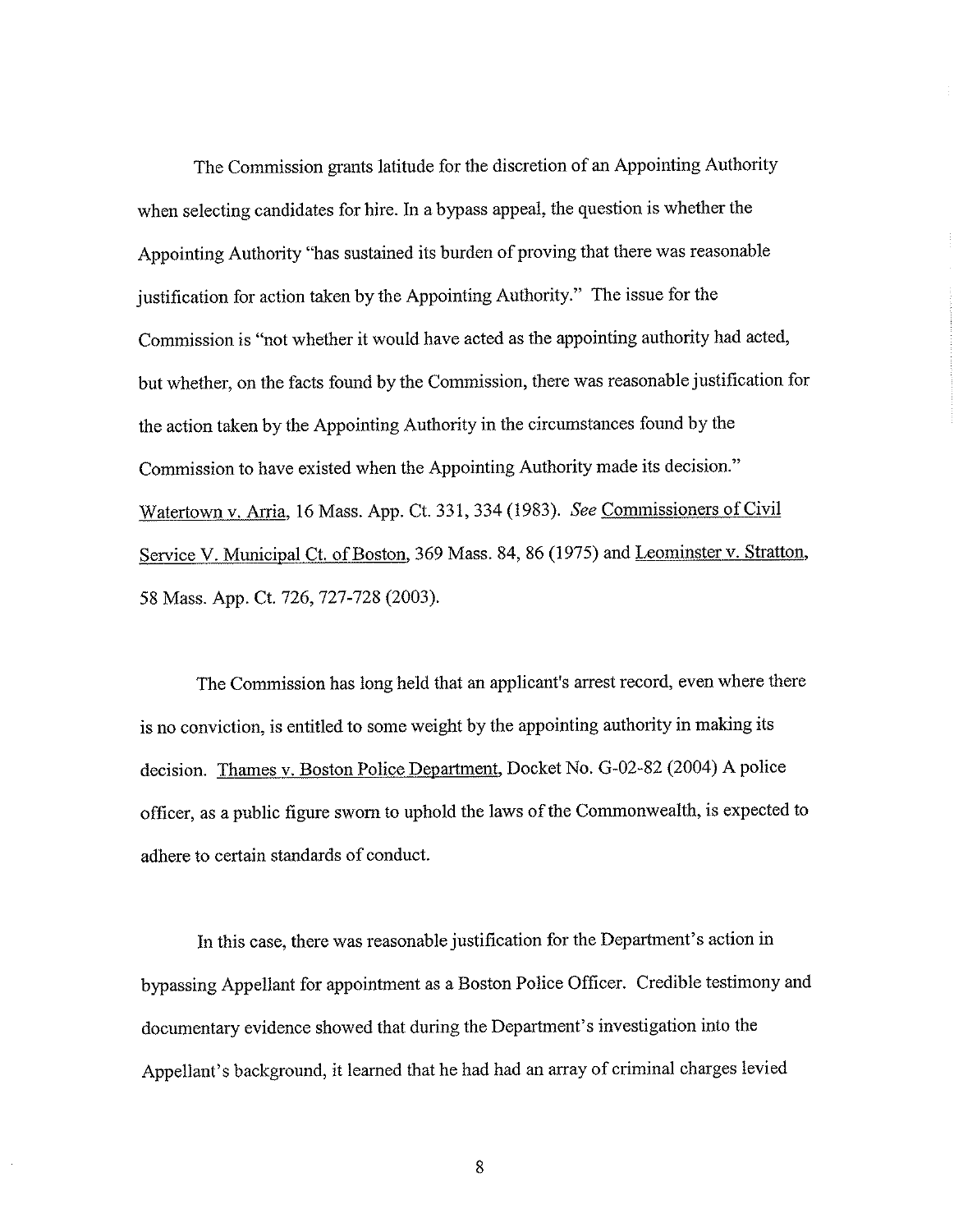against him, including Operating Under the Influence of Liquor, Malicious Destruction of Property, Assault and Battery on a Police Officer, Possession of Class D Controlled Substance, Compulsory Insurance Violation, Attempted Breaking & Entering, Breaking and Entering Night Time With Intent to Commit a Felony, and Malicious Destruction of Property Over \$250. Although evidence indicated that Appellant's arrests occurred in his younger days and he has since matured and acknowledged his earlier mistakes, his record nonetheless reflected a history of poor judgment, drug use, excessive alcohol use, and criminal behavior and that he has been on probation for criminal offenses for over three years of his life. Accordingly, the Department has met its burden of proving reasonable justification for its action of seeking the removal of Appellant for appointment as a Boston Police Officer due to its conclusion that his criminal history and the three plus years of probation he has served demonstrated his Jack of fitness.

The appeal under Docket No. Gl-07-122 is hereby *dismissed.* 

Civil Service Commission John E. Taylor Commissioner

By vote of the Civil Service Commission (Bowman, Chairman, Taylor, Henderson, and Marquis) on May 8, 2008

A true record. Attest:

**Commissione**